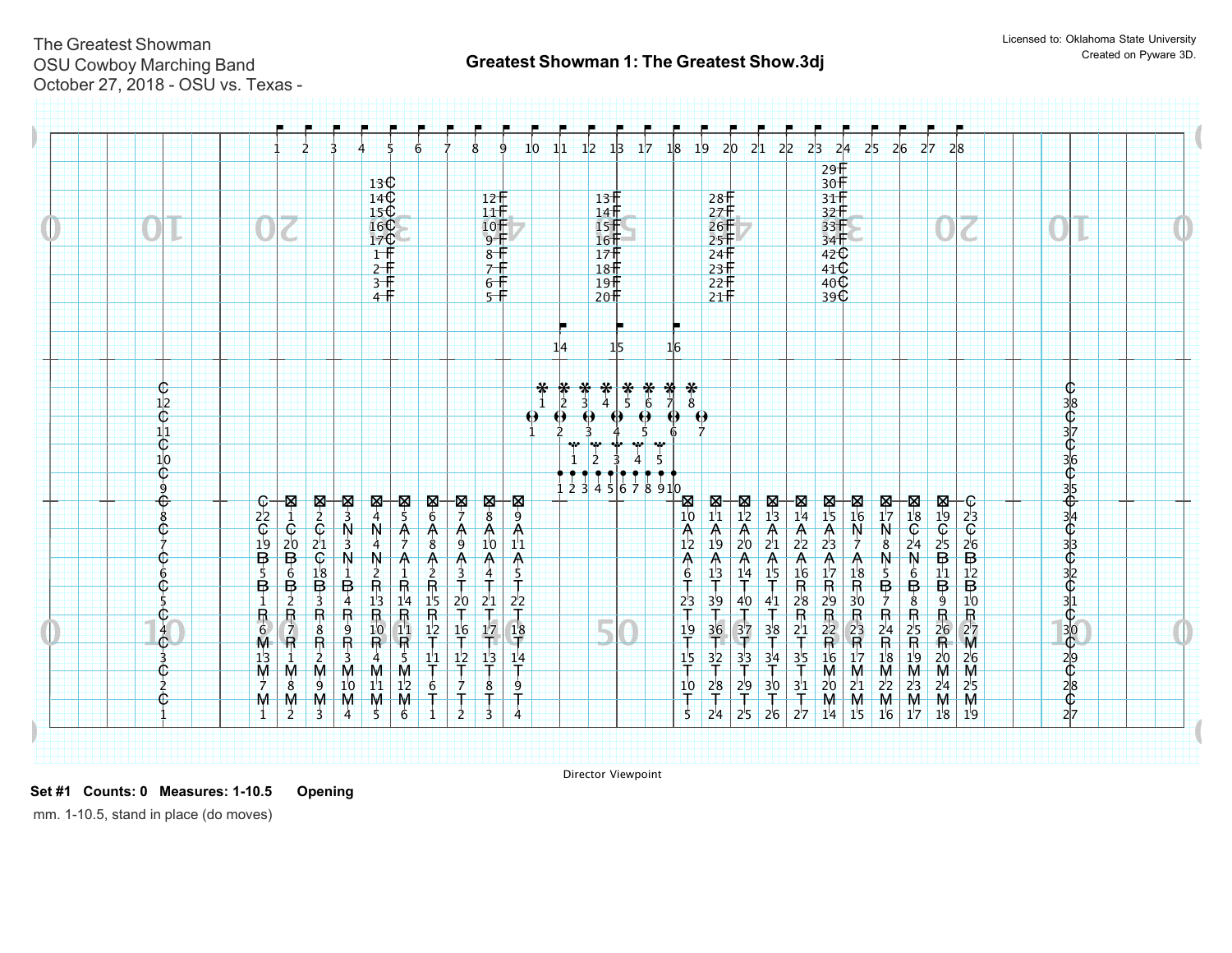

Director Viewpoint

**Set #2 Counts: 48 Measures: 10.5-12 Block** 

mm. 10.5-12, Move 10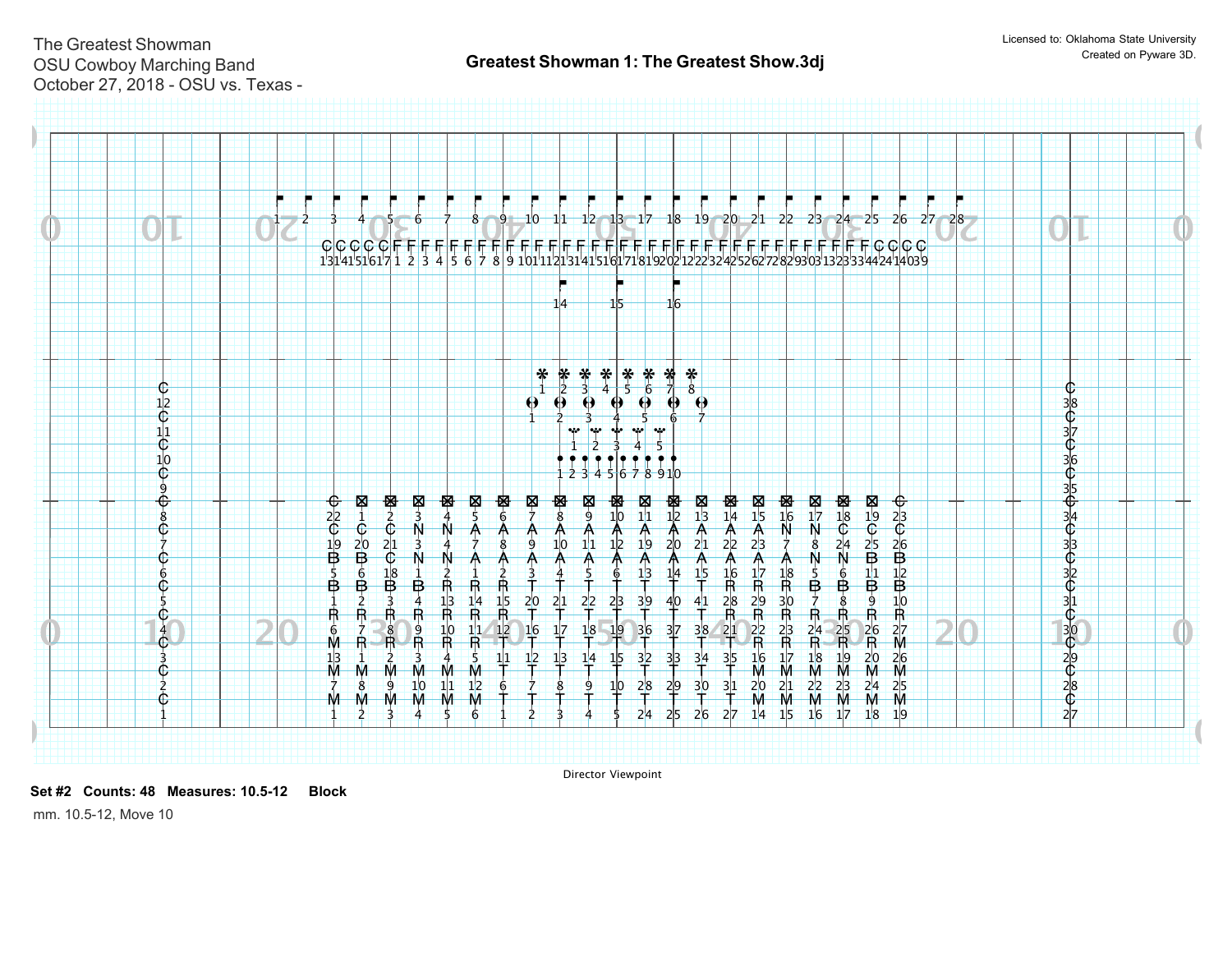

Director Viewpoint

**Set #3 Counts: 16 Measures: 13-16, 17-24 Tent** 

mm. 13-16, Move 16 to Tent mm. 17-24, MT 24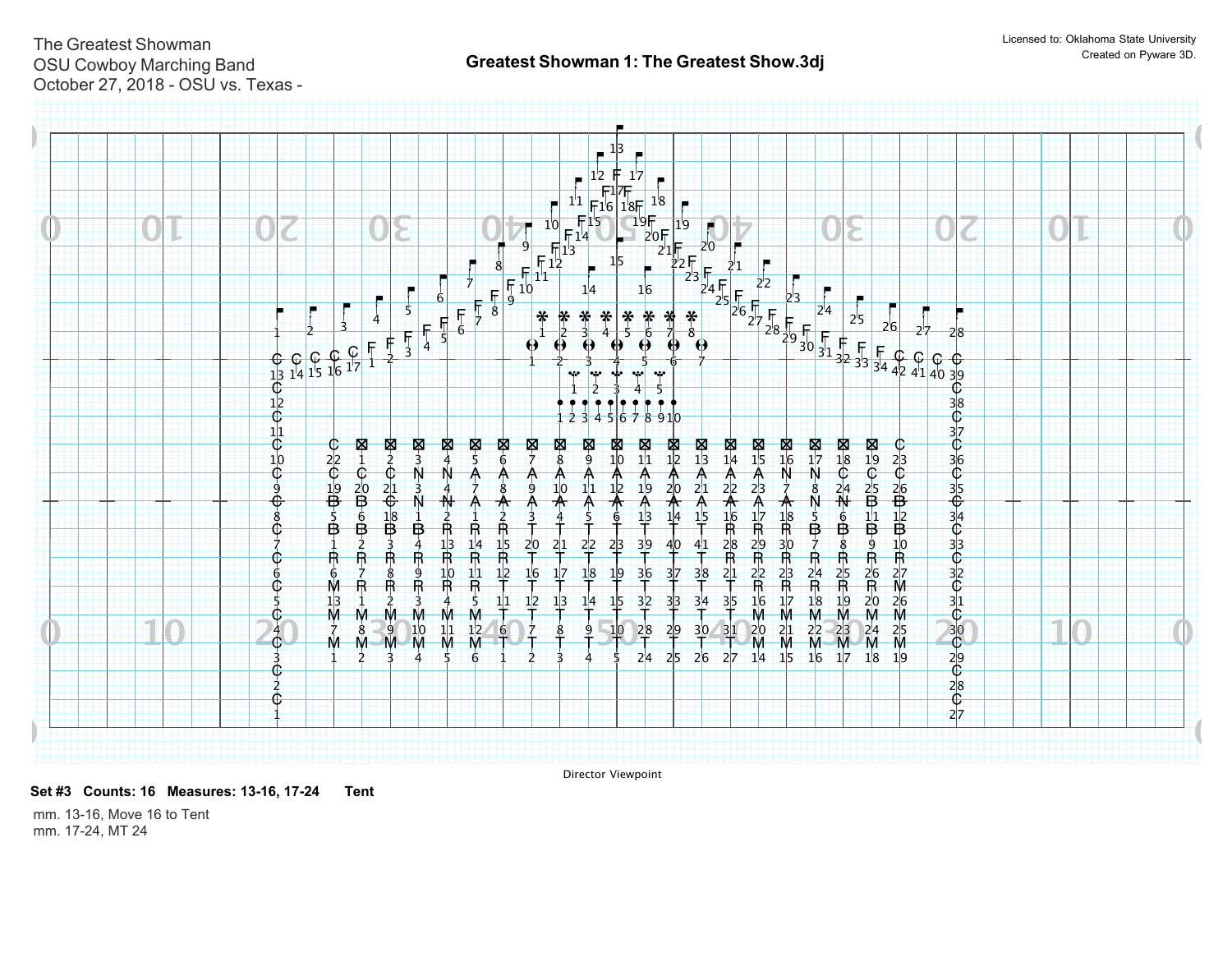

Director Viewpoint

**Set #4 Counts: 64 Measures: 25-32 FTL** 

mm. 25-32, FTL 32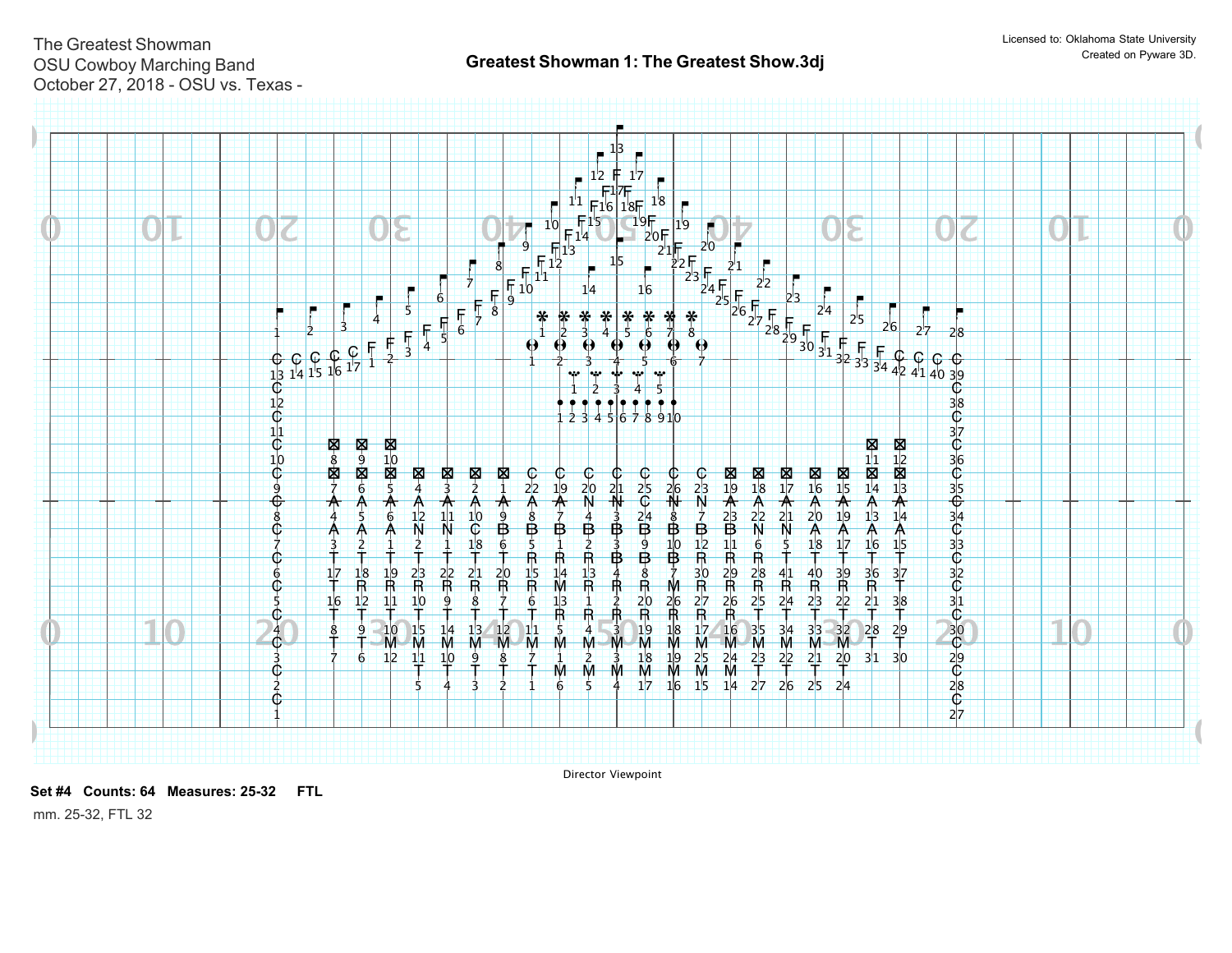

Director Viewpoint

**Set #5 Counts: 16 Measures: 33-36 Shift 1** 

mm. 33-36, Outside blocks shift 16 (subset for some)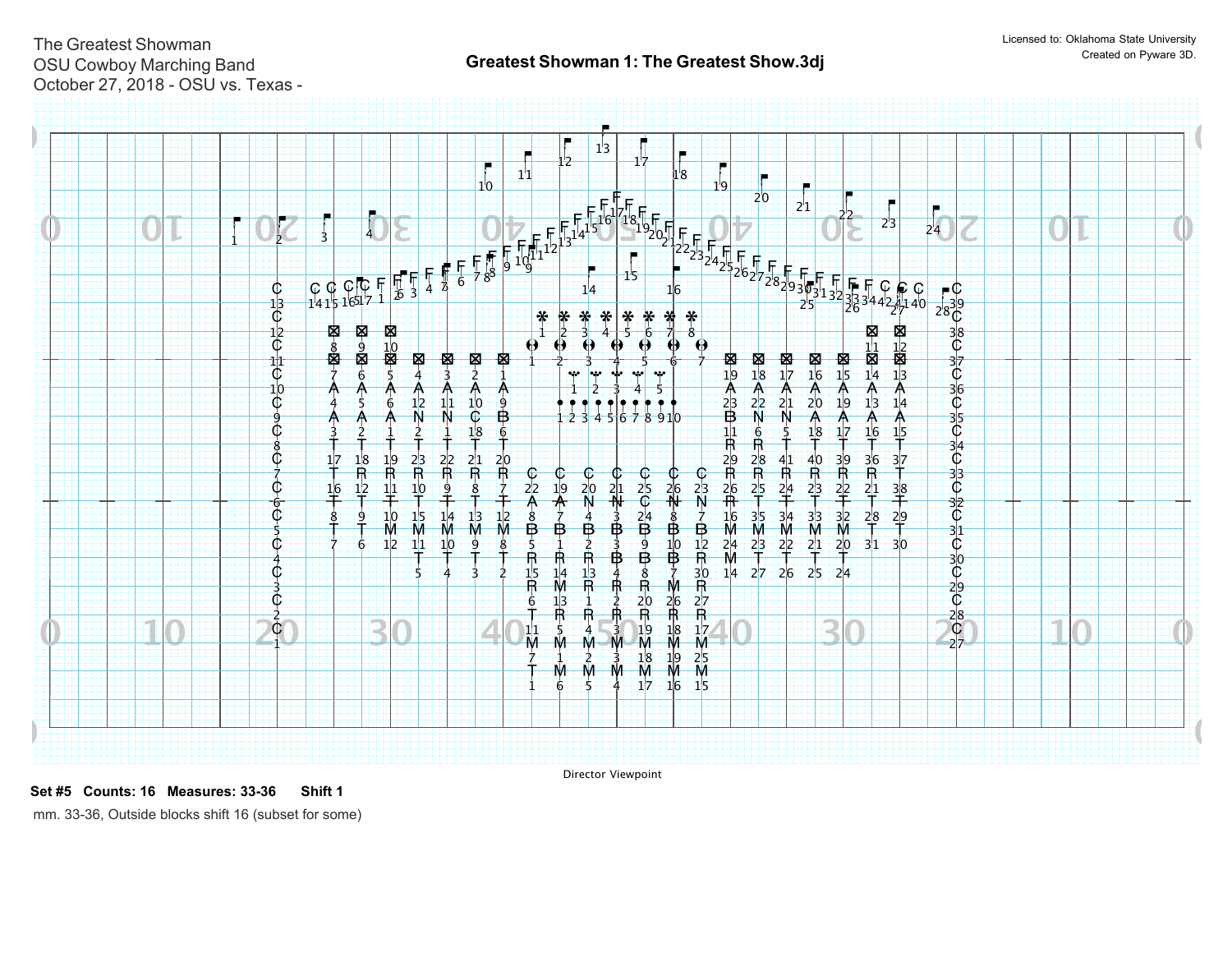| $\begin{matrix} 0 \\ 13 \end{matrix}$<br>¢ |                                                       |                                                                                                                          |                                                                                                                                                                                     |                                                                                                                                                                                                                                                                                     |                                                                                                                                                                                                                                                                                     |                                                                                                                      |                                                                                                                                                 |                                                                                                                                                                                 |                                                                                                                                                                                                                                                                                                          |                                                                                                                                               |                |    |  |
|--------------------------------------------|-------------------------------------------------------|--------------------------------------------------------------------------------------------------------------------------|-------------------------------------------------------------------------------------------------------------------------------------------------------------------------------------|-------------------------------------------------------------------------------------------------------------------------------------------------------------------------------------------------------------------------------------------------------------------------------------|-------------------------------------------------------------------------------------------------------------------------------------------------------------------------------------------------------------------------------------------------------------------------------------|----------------------------------------------------------------------------------------------------------------------|-------------------------------------------------------------------------------------------------------------------------------------------------|---------------------------------------------------------------------------------------------------------------------------------------------------------------------------------|----------------------------------------------------------------------------------------------------------------------------------------------------------------------------------------------------------------------------------------------------------------------------------------------------------|-----------------------------------------------------------------------------------------------------------------------------------------------|----------------|----|--|
|                                            | 6                                                     |                                                                                                                          | ۹                                                                                                                                                                                   | 14                                                                                                                                                                                                                                                                                  | 15                                                                                                                                                                                                                                                                                  | 16                                                                                                                   | 2 <sub>5</sub>                                                                                                                                  | 26                                                                                                                                                                              | 27                                                                                                                                                                                                                                                                                                       | 28                                                                                                                                            |                |    |  |
| $\overline{6}$                             |                                                       |                                                                                                                          |                                                                                                                                                                                     | $\frac{\textbf{2}}{2}$<br>$\boldsymbol{\theta}$<br>$\boldsymbol{\Theta}$                                                                                                                                                                                                            | $\boldsymbol{\Theta}$                                                                                                                                                                                                                                                               | $*$<br>$\theta$                                                                                                      |                                                                                                                                                 |                                                                                                                                                                                 |                                                                                                                                                                                                                                                                                                          |                                                                                                                                               |                |    |  |
| 8                                          | $6\overline{6}$<br>\$<br>A<br>∧<br>6                  | 3<br>11                                                                                                                  | Ѧ<br>9                                                                                                                                                                              | <b>Base</b><br><b>Age</b>                                                                                                                                                                                                                                                           | -a-<br><b>Age</b>                                                                                                                                                                                                                                                                   |                                                                                                                      | 18<br>A<br>2 <sup>2</sup>                                                                                                                       | 16<br>A<br>20<br>19                                                                                                                                                             | $\uparrow$<br>$\mathsf{A}$<br>1 <sup>3</sup><br>14                                                                                                                                                                                                                                                       |                                                                                                                                               |                |    |  |
| 6                                          | 18                                                    |                                                                                                                          | $6\overline{6}$                                                                                                                                                                     |                                                                                                                                                                                                                                                                                     |                                                                                                                                                                                                                                                                                     |                                                                                                                      | $6\phantom{1}6$<br>$\overline{R}$<br>28                                                                                                         | 18<br>40                                                                                                                                                                        | 16<br>$\frac{15}{7}$<br>÷<br>37                                                                                                                                                                                                                                                                          |                                                                                                                                               |                |    |  |
| ⊕<br>3                                     | 1 <sup>2</sup><br>単<br>$\frac{16}{1}$<br>10<br>8<br>9 | $\frac{9}{1}$<br>14                                                                                                      | Ż                                                                                                                                                                                   | $\frac{20}{N}$<br>19                                                                                                                                                                                                                                                                |                                                                                                                                                                                                                                                                                     | $\mathbb{N}$<br>$\overline{7}$                                                                                       | $\frac{25}{1}$                                                                                                                                  | $\frac{23}{4}$                                                                                                                                                                  | $\frac{38}{1}$                                                                                                                                                                                                                                                                                           |                                                                                                                                               |                |    |  |
| $\dot{2}$<br>¢                             | 12<br>6                                               | $\frac{10}{2}$                                                                                                           | 8                                                                                                                                                                                   | $\frac{2}{R}$<br>₿                                                                                                                                                                                                                                                                  | $\mathbf{\dot{g}}$<br>3<br>$\tilde{\mathbf{B}}$<br>$\overline{B}$                                                                                                                                                                                                                   |                                                                                                                      | $\frac{23}{1}$                                                                                                                                  | $^{21}$<br>$^{20}$                                                                                                                                                              | $-31$<br>3 <sub>0</sub>                                                                                                                                                                                                                                                                                  |                                                                                                                                               |                |    |  |
|                                            |                                                       | $\frac{13}{R}$<br>-1                                                                                                     | $\overline{2}$                                                                                                                                                                      | 26                                                                                                                                                                                                                                                                                  |                                                                                                                                                                                                                                                                                     |                                                                                                                      |                                                                                                                                                 |                                                                                                                                                                                 |                                                                                                                                                                                                                                                                                                          |                                                                                                                                               |                |    |  |
|                                            |                                                       | \$<br>IМ<br>M                                                                                                            | 3<br>M<br>М                                                                                                                                                                         | M<br>$\tilde{M}$<br>$\frac{25}{M}$<br>19<br>M                                                                                                                                                                                                                                       |                                                                                                                                                                                                                                                                                     |                                                                                                                      |                                                                                                                                                 |                                                                                                                                                                                 |                                                                                                                                                                                                                                                                                                          |                                                                                                                                               |                |    |  |
|                                            | $\frac{12}{C}$<br>$\frac{11}{6}$<br>∮<br>⊕<br>Œ<br>¢  | <b>N</b> o<br><b>N</b><br>图88图<br>图<br>图10<br>Ѧ<br>∧<br>$\frac{19}{R}$<br>$\frac{17}{1}$<br>$\overline{\mathsf{R}}$<br>M | ×<br>图<br>4<br>Ѧ<br>1 <sup>2</sup><br>$\mathsf{N}$<br>N<br>$\frac{23}{R}$<br>$\frac{2}{R}$<br>$\frac{10}{5}$<br>1 <sub>5</sub><br>M<br>M<br>11<br>Ŧ<br>5<br>3<br>Ř<br>6<br>11<br>Ñλ | 8<br>図<br>怿<br>$\dot{2}$<br>Ѧ<br>10<br>$\overline{\mathbb{G}}$<br>₿<br>18<br>÷<br>$\frac{21}{R}$<br>$\frac{20}{R}$<br>$\frac{8}{1}$<br>$\frac{13}{M}$<br>$\frac{12}{M}$<br>ġ.<br>$\frac{2}{R}$<br>Ř<br>$\begin{array}{ccc}\nR & R \\ 4 & 3 \\ M & M\n\end{array}$<br>$\overline{2}$ | $*$<br>$*$<br>$\boldsymbol{\Theta}$<br>$rac{C}{22}$<br>⊕<br>٨<br>$rac{8}{5}$<br>$\mathbf{B}$<br>$\overline{B}$<br>₿<br>$\frac{15}{R}$<br>$\frac{13}{R}$<br>$\frac{14}{M}$<br>$\frac{27}{R}$<br>$\frac{17}{R}$<br>2 <sub>0</sub><br>$\frac{1}{19}$<br>M<br>M<br>$\frac{R}{18}$<br>18 | $*$<br>$*$<br>$\frac{*}{6}$<br>$\bullet$<br>le≵e.<br>$rac{1}{25}$<br>2 <sup>1</sup><br>$^{24}$<br>$\frac{3}{1}$<br>8 | $*$<br>$\bigoplus$<br>12345678910<br>$rac{C}{23}$<br>$rac{1}{26}$<br>8<br>$\mathbf{B}$<br>$\frac{1}{12}$<br>$\overline{B}$<br>$30^{\circ}$<br>Ż | 图<br>图<br>19<br>٨<br>$^{23}_{\text{B}}$<br>11<br>$\overline{\mathsf{N}}$<br>下<br>$^{29}_{-70}$<br>$\mathsf R$<br>$\frac{16}{M}$<br>$\frac{35}{M}$<br>$\frac{24}{M}$<br>14<br>27 | $\begin{array}{c}\n 8 \\  \hline\n 17\n \end{array}$<br>图<br>图<br>15<br>A<br>Ѧ<br>2 <sub>1</sub><br>N<br>$\blacktriangle$<br>$\frac{A}{17}$<br>$39$<br>$-22$<br>41<br>$\overline{\mathsf{R}}$<br>串<br>$\frac{24}{1}$<br>$\frac{3}{10}$<br>$\frac{34}{M}$<br>$\frac{33}{M}$<br>$^{22}$<br>26<br>25<br>2 4 | <b>M</b><br>14<br>14<br>图记录13<br>$\blacktriangle$<br>$\blacktriangle$<br>$\frac{36}{R}$<br>$\frac{21}{T}$<br>$\frac{29}{5}$<br>$\frac{28}{1}$ | <b>Company</b> | ÷. |  |

Director Viewpoint

**Set #6 Counts: 16 Measures: 37-40 Shift 2** 

mm. 37-40, Inside block shift 16 (or move 32 mm. 33-40 for some)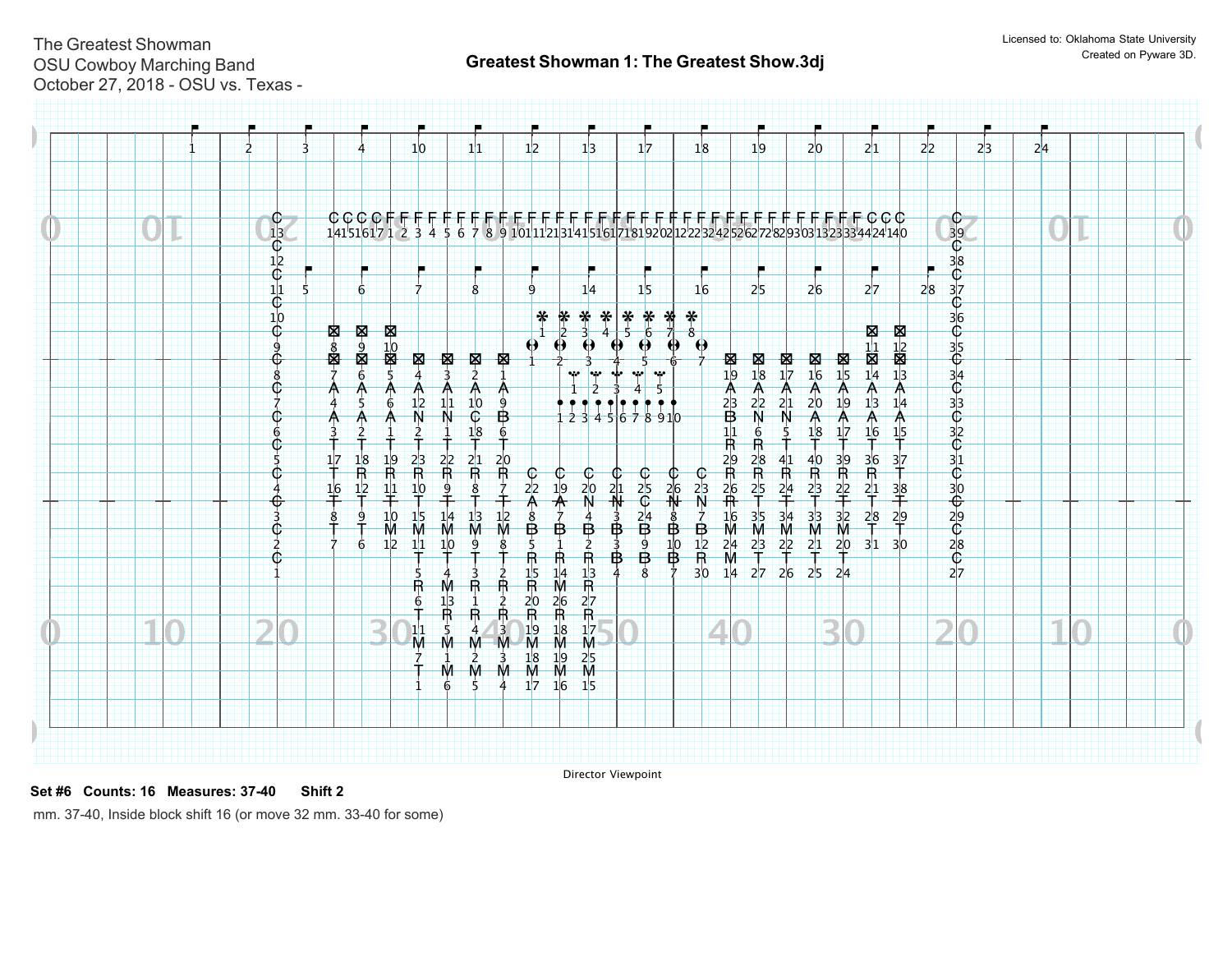

Director Viewpoint

**Set #7 Counts: 32 Measures: 41-48, 49-52 Elephant** 

mm. 41-48, Move 32 to Elephant mm. 49-52, MT 16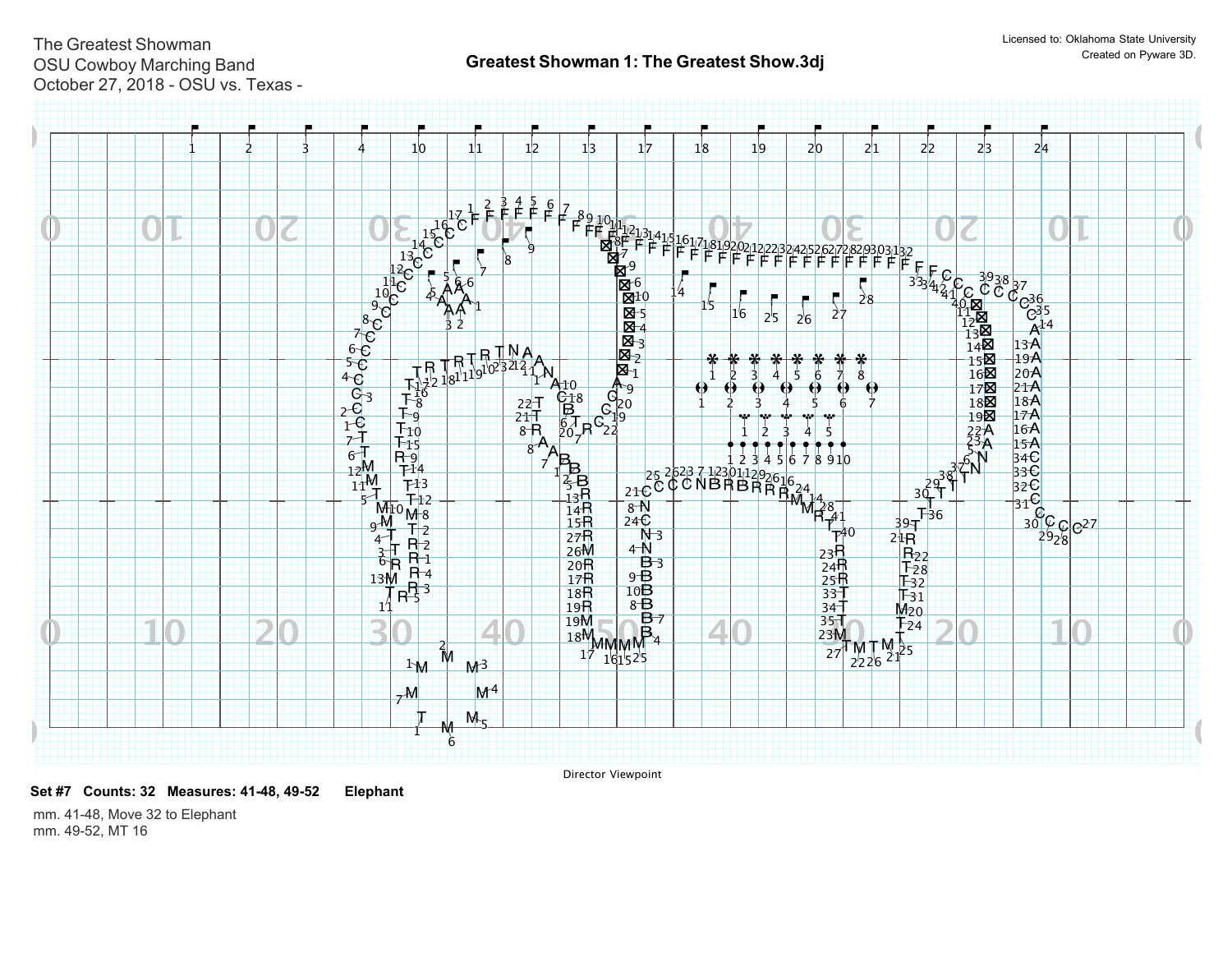

Director Viewpoint

**Set #8 Counts: 32 Measures: 53-56 Walk** 

mm. 53-56, Move 16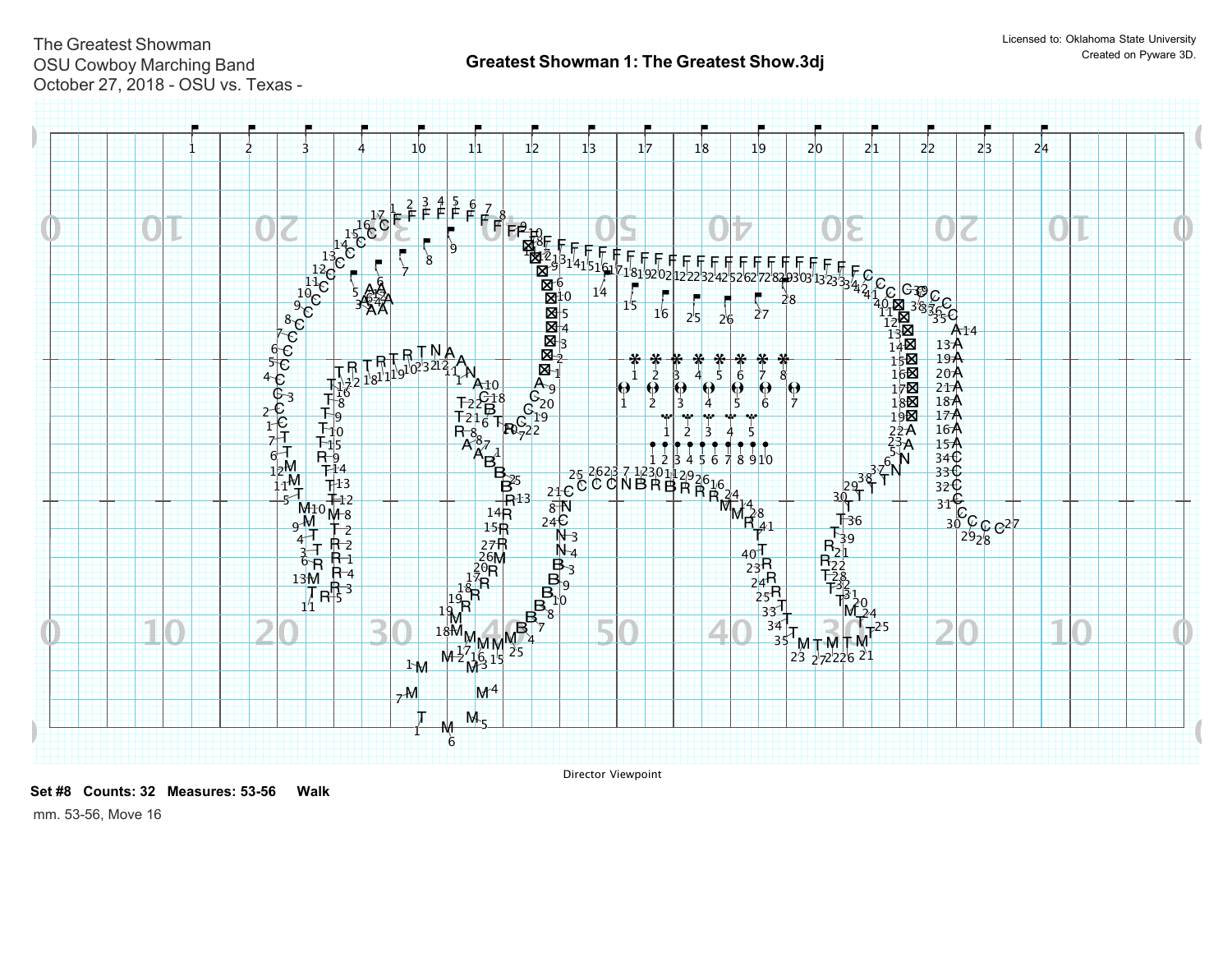

Director Viewpoint

**Set #9 Counts: 16 Measures: 57-60, 61-64 Ball Balance** 

mm. 57-60, Move 16 mm. 61-64, MT 16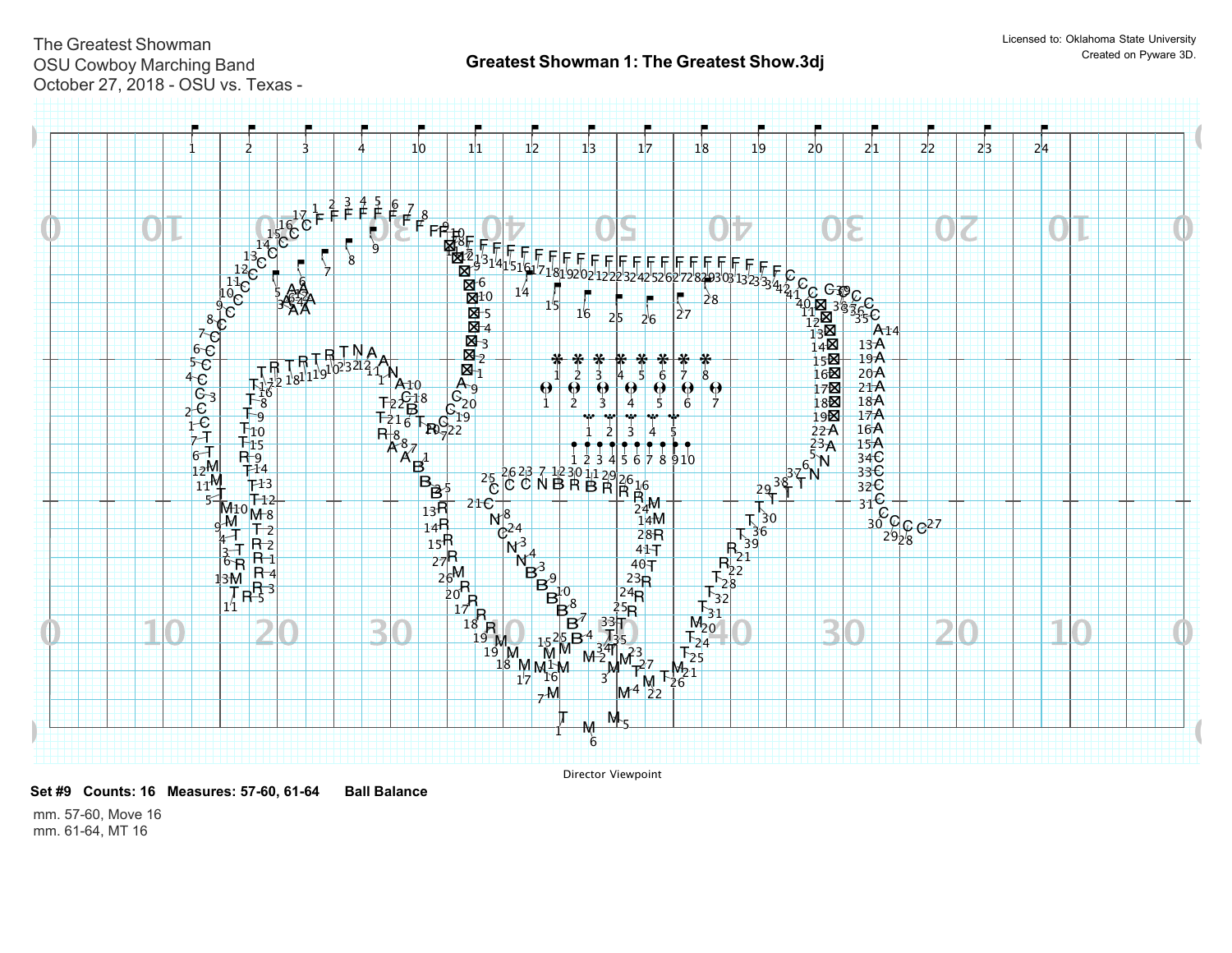

**Set #10 Counts: 32 Measures: 65-68, 69-73 Trunk Moves** 

mm. 65-68, Move 16, 69-73, MT 20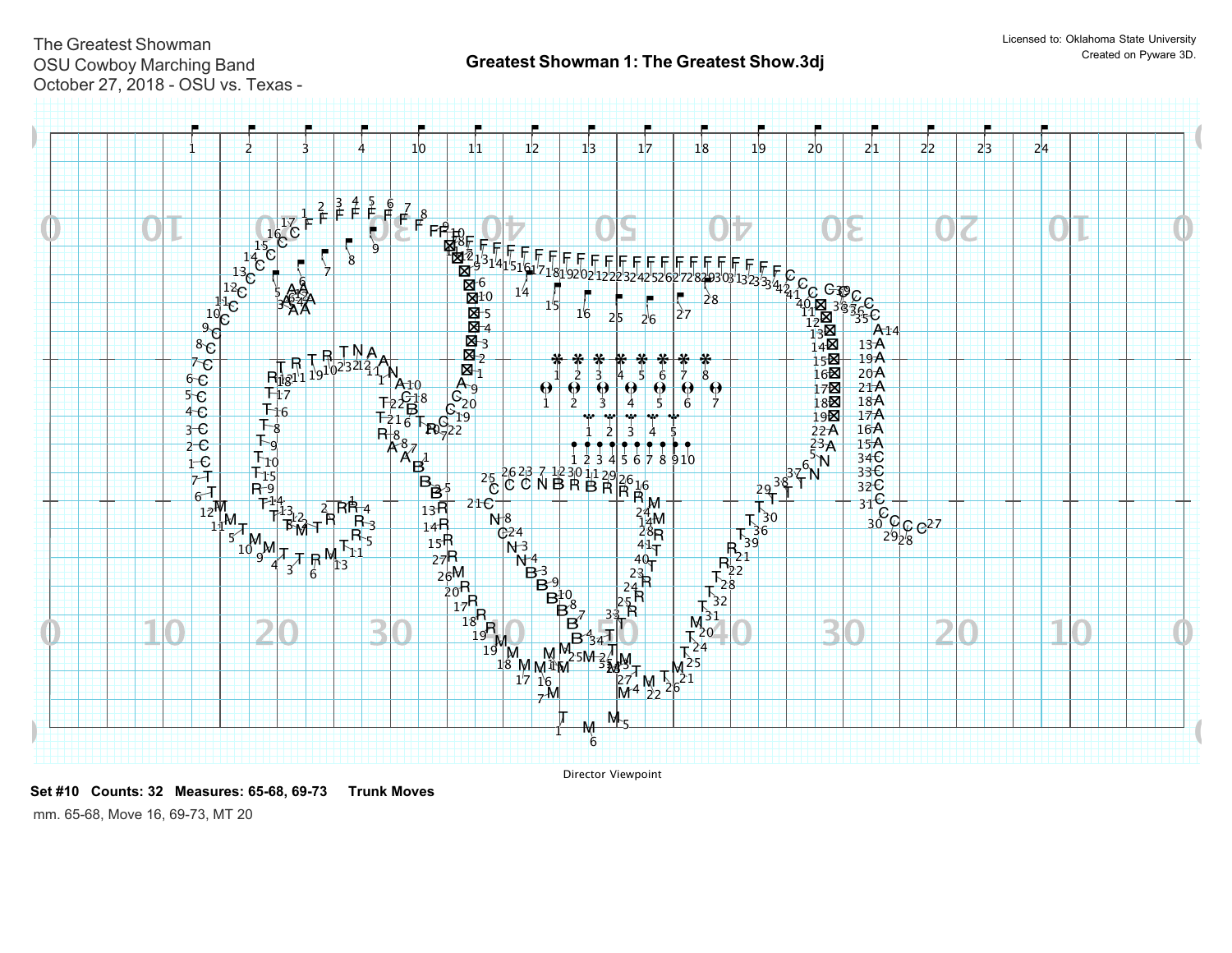|  |  |                |                                           | 1 <sub>0</sub>                                                       |                                    | 11                               |                |                        | 1 <sup>2</sup>                                                  | 13                                                     |                                                                                                                                                                  | 17                                         |                 | 18                         |                                   | 19                                |                                  | 2 <sub>0</sub>                                                  |                                                 | 21                                             | 2 <sup>2</sup> | 2 <sup>3</sup> | 24 |  |  |
|--|--|----------------|-------------------------------------------|----------------------------------------------------------------------|------------------------------------|----------------------------------|----------------|------------------------|-----------------------------------------------------------------|--------------------------------------------------------|------------------------------------------------------------------------------------------------------------------------------------------------------------------|--------------------------------------------|-----------------|----------------------------|-----------------------------------|-----------------------------------|----------------------------------|-----------------------------------------------------------------|-------------------------------------------------|------------------------------------------------|----------------|----------------|----|--|--|
|  |  |                | 6                                         |                                                                      |                                    | 8                                |                |                        | -9                                                              | 14                                                     |                                                                                                                                                                  | 15                                         |                 | 16                         |                                   | 2 <sub>5</sub>                    |                                  | 26                                                              |                                                 | 27                                             | 28             |                |    |  |  |
|  |  |                | $rac{C}{17}$                              |                                                                      |                                    |                                  |                |                        |                                                                 |                                                        |                                                                                                                                                                  |                                            |                 |                            |                                   |                                   |                                  |                                                                 |                                                 | $\bigoplus$<br>¢                               |                |                |    |  |  |
|  |  | $\frac{15}{C}$ | $\overline{\mathbb{G}}$<br>$\frac{16}{5}$ |                                                                      |                                    |                                  |                | ¢.<br>9                | $\frac{12}{5}$                                                  | $\frac{16}{f}$<br>$\frac{13}{3}$                       | 18<br>$\frac{17}{8}$                                                                                                                                             | $\frac{19}{5}$                             | $^{21}$         | $\frac{1}{2}$ <sup>2</sup> | $\frac{25}{1}$<br>$\frac{26}{14}$ | $\frac{27}{5}$                    | $^{29}$                          | $\frac{31}{4}$                                                  | $rac{1}{23}$                                    | $rac{42}{C}$<br>40<br>30<br>30<br>30<br>37     |                |                |    |  |  |
|  |  |                | $\frac{1}{8}$<br>Α                        | 图9<br>图<br>₳<br>6                                                    | 图                                  | $\frac{1}{2}$                    |                | $\sum_{5}$<br>Ѧ        | $\frac{11}{4}$<br>₳                                             | $\frac{15}{2}$                                         |                                                                                                                                                                  | $\frac{20}{11}$                            | $rac{22}{6}$    | $8*800$                    | $A_{9}^{\circ}$                   | $\frac{28}{15}$<br>$\frac{A}{19}$ | $\frac{30}{26}$<br>٨             | $\frac{32}{17}$<br>₳<br>14                                      | $\frac{34}{18}$                                 | 4189196<br>36<br>21                            |                |                |    |  |  |
|  |  | $\frac{13}{7}$ | $\frac{1}{R}$                             | ē<br>$\frac{10}{R}$<br>11                                            | $\frac{9}{1}$                      | $\frac{2}{6}$<br>$\frac{8}{R}$   | $\overline{7}$ | $\frac{12}{6}$         | $\begin{array}{c}\n11 \\ \ast \\ 1\n\end{array}$<br>$\bigoplus$ | $\frac{10}{3}$<br>$\frac{1}{2}$<br>$\overline{\Theta}$ | $*$ <sup>18</sup><br>$*$ <sup>4</sup><br>4 <sup>5</sup><br>$\bigoplus$                                                                                           | $rac{1}{6}$<br>$rac{22}{6}$<br>$rac{1}{6}$ | $\frac{19}{70}$ |                            | $\frac{24}{M}$                    | $\frac{30}{1}$                    | $\frac{13}{5}$<br>$^{29}$        | $A$ <sub>2</sub><br>A                                           | $\frac{35}{20}$                                 | $\begin{array}{c}\nA \\ 18\n\end{array}$       |                |                |    |  |  |
|  |  | 17<br>¢<br>6   | $\frac{12}{C}$<br>\$                      | $\frac{18}{1}$<br>$\frac{11}{4}$<br>2 <sup>2</sup><br>$\frac{16}{1}$ | $\overline{19}$<br>$6\overline{6}$ | $\frac{10}{1}$<br>2 <sub>0</sub> | $\frac{23}{R}$ |                        |                                                                 | 3<br>$\mathcal{P}$                                     |                                                                                                                                                                  | 5                                          |                 |                            | $\frac{14}{R}$<br>$\frac{28}{T}$  | $\frac{39}{R}$<br>$\frac{22}{T}$  | $\frac{36}{R}$<br>$\frac{21}{4}$ | $2^{3}$<br>$7^{3}$                                              | $A_{17}C_{34}$                                  | A15G32G30G29R26R24<br>A 16C 33C 28C 27R 16R 23 |                |                |    |  |  |
|  |  |                | ¢<br>3<br>¢                               | $\mathsf R$<br>$^{21}$<br>$\frac{8}{1}$                              | ∧                                  | $\frac{A}{7}$                    | 毋<br>₿         |                        |                                                                 | 23                                                     | $\overline{4}$                                                                                                                                                   | 5678910                                    |                 |                            | $\frac{41}{7}$                    | $\frac{32}{M}$                    | $\frac{28}{1}$                   | $\frac{6}{1}$                                                   |                                                 |                                                |                |                |    |  |  |
|  |  |                | ġ                                         | 8<br>$\frac{9}{1}$<br>1 <sup>2</sup><br>$^{14}$                      | $\frac{10}{M}$<br>$\frac{8}{5}$    | $\frac{15}{R}$<br>$\frac{2}{1}$  |                | $\frac{2}{\mathsf{R}}$ | <del>π</del>                                                    |                                                        |                                                                                                                                                                  |                                            |                 |                            | $\frac{40}{N}$                    |                                   | $\frac{31}{11}$                  | $\overline{B}^{38}$<br>$\frac{11}{1}$                           | $\frac{37}{10} + \frac{29}{15} + \frac{25}{15}$ |                                                |                |                |    |  |  |
|  |  | 6              | $\frac{11}{2}$                            | $\frac{13}{M}$<br>ġ                                                  | $\frac{1}{6}$                      |                                  |                | $\frac{1}{R}$          |                                                                 |                                                        |                                                                                                                                                                  |                                            |                 |                            |                                   | 20B12B3                           | —<br>Ф⊕⊕                         | $\frac{33}{1}$                                                  |                                                 |                                                |                |                |    |  |  |
|  |  | 1 <sup>2</sup> |                                           | 10<br>4<br>$M$ $M$ $M$<br>$18$ $17$ $16$                             |                                    | 1 <sup>3</sup><br>$\frac{M}{7}$  | 11<br>甜        |                        |                                                                 |                                                        | 1 4 21 8 25 24 26 23 7 1<br>1 4 21 8 25 24 26 23 7 1<br>1 5 3 5 13 14 15 27 3 4 3<br>1 26 20 17 18 19 19 10 8 7<br>M M M M M M M M M M M<br>15 1 25 6 2 5 3 4 23 |                                            |                 |                            |                                   | $\frac{1}{27}$                    | $\frac{4}{ }$                    | 34<br>$\begin{bmatrix} 1 \\ 22 \end{bmatrix}$<br>2 <sub>6</sub> | 35<br>M<br>2 <sup>1</sup>                       | 25<br>24                                       |                |                |    |  |  |
|  |  |                |                                           |                                                                      |                                    |                                  |                |                        |                                                                 |                                                        |                                                                                                                                                                  |                                            |                 |                            |                                   |                                   |                                  |                                                                 |                                                 |                                                |                |                |    |  |  |
|  |  |                |                                           |                                                                      |                                    |                                  |                |                        |                                                                 |                                                        |                                                                                                                                                                  |                                            |                 |                            |                                   |                                   |                                  |                                                                 |                                                 |                                                |                |                |    |  |  |
|  |  |                |                                           |                                                                      |                                    |                                  |                |                        |                                                                 |                                                        |                                                                                                                                                                  |                                            |                 |                            |                                   |                                   |                                  |                                                                 |                                                 |                                                |                |                |    |  |  |

Director Viewpoint

**Set #11 Counts: 56 Measures: 74-82 Block** 

mm. 74-82, Move 36 mm. 83-89, MT 28 mm. 90-END, HOLD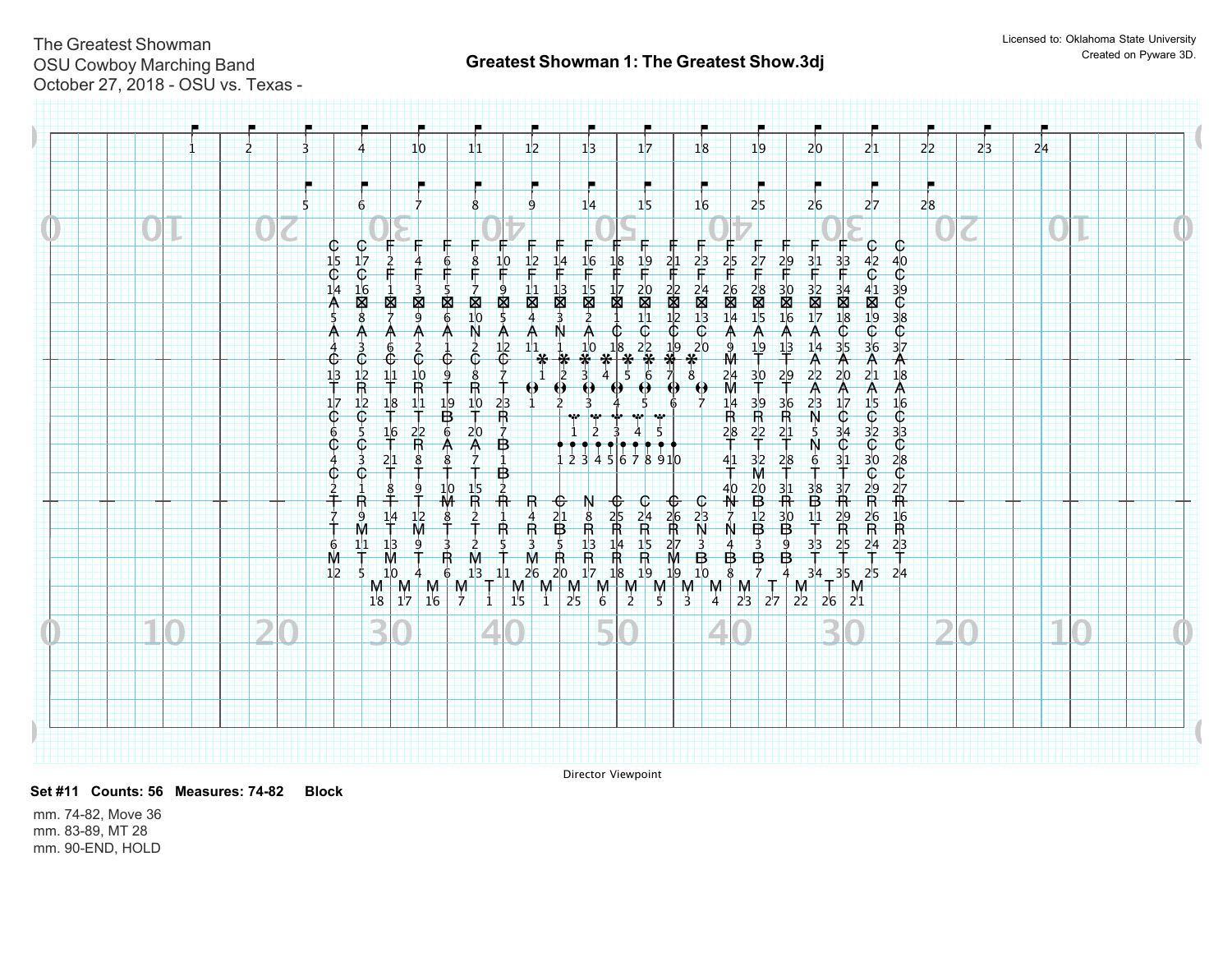## **0 0 0 0**  $13 \t12 \t11$   $10 \t9$   $8$  $6 + 5$  $4 + 3$  $2 + 1$ 39 3<sub>8</sub> 35 36 37 3<sup>4</sup>  $C - 33$  $\overline{C}$   $\overline{C}$   $C$ <br>34 32 28 31 30  $rac{30}{29}$ 28  $C_{27}$  $\frac{C}{22}$  $\frac{1}{1}$  $\dot{2}$  $\boxtimes$   $\boxtimes$  $\frac{M}{4}$  $\frac{1}{5}$  $\frac{1}{6}$  $\mathbb{R}$   $\mathbb{R}$  $\mathbb{R}^8$ **N**<br>9 区<br><sub>10</sub>  $\mathbf{N}$ **21**<br><sup>11</sup> 22 22  $\frac{M}{13}$  $\begin{array}{c|c}\n\hline\n\mathbf{Q} & \mathbf{Q} \\
\hline\n\mathbf{I}^{\text{4}} & \mathbf{I}^{\text{5}} \\
\hline\n\end{array}$ 图<br>图<br>图  $\frac{1}{17}$  $\begin{array}{c|c|c}\n\hline\n\mathbf{M} & \mathbf{M}\n\end{array}$ 区<br>19  $\frac{C}{23}$  $\begin{array}{cc} \mathbf{C} & \mathbf{C} \\ \mathbf{19} & \mathbf{20} \end{array}$  $rac{C}{21}$ 3 4  $8 \overline{7}$  $\frac{1}{9}$ A N A C  $12$  $2|2|2|0|$   $2|1$  $\frac{22}{23}$  $888825$  24 26 23 4 1 2 5555 B  $6 \frac{1}{2}$  $4$   $3$  6 2 2 1 2 5555  $6$   $2$   $1$   $2$   $1$   $2$   $1$   $1$   $1$   $1$   $1$   $2$   $3$   $4$   $5$   $6$   $7$   $8$   $1$   $1$   $1$   $1$   $1$   $1$   $1$   $1$  $15$  $A<sub>16</sub>$ 17  $A_{18}$ **5**  $6 \overline{6}$  $\overrightarrow{B}$   $\overrightarrow{R}$   $\overrightarrow{B}$ <br>12 30 11  $\mathbf{1}$  $\overline{2}$ 3  $4$ 13 14 15  $2<sub>c</sub>$ 21 22 23  $-$  1  $-$  1  $-$  1  $-$  1  $-$  1  $-$  1  $-$  1  $-$  3  $-$  4  $-$  5  $-$  1  $-$  1  $-$  1  $-$  14  $-$  3  $\frac{41}{40}$  $4<sub>1</sub>$  $28$  $R$  B R<br>30 11 29  $8 + 7$ ۈ  $6$  13 11 1  $1$  26 20 17 18 19 19 10 7777  $\dot{8}$  $\frac{1}{9}$  $\overline{C}$  1<sup>1</sup><sub>12</sub> 1<sup>1</sup><sub>12</sub> 1<sup>1</sup><sub>11</sub> 1<sup>1</sup><sub>11</sub> 1<sup>1</sup><sub>11</sub><sup>0</sup><sub>11</sub> 1<sup>1</sup><sub>0</sub>  $\overline{1}^6$  $17 - 12 - 18$   $11 - 19 - 10 - 23 - 1$   $11 - 2$   $11 - 2$   $13 - 3$   $14 - 5$   $11 - 14 - 14$   $14 - 39 - 36$  $37$  $22 - 21$ 2 $\overline{2}$  23  $^{29}$   $^{26}$   $^{16}$ <br>R R R  $R_{27}^{\circ}$ 13  $\frac{1}{2}$  $\mathring{\mathsf{R}}$  $\frac{1}{4}$ 5555 111 12<br>M 1<sub>3</sub>  $14$ 15 32 3333 35  $\frac{16}{\mathsf{R}}$  $2|6 - 2|0 - 1|7 - 1|8 - 1|9$ 7777  $\dot{8}$ ۋ  $1<sub>0</sub>$  $11$  $12$ 6 7  $1<sub>0</sub>$ 28  $30 - 29$  $20 \ 31$  $23 - 27 - 22 - 26 - 21$ **24** 1 15 15 1 11 1 1 1 1  $\frac{1}{4}$  $\frac{3}{2}$ . 10 4 6 13 11 <del>| |</del> 26 20 17 18 19 19 10 | | | 8 7 4 3/4 3/5 2/5 2/4  $2<sup>2</sup>$ 14  $18$  17 16 7 1 15  $10$  $\frac{1}{14}$  $rac{C}{15}$ C<br>16 C<br>17 F<br>1  $\frac{1}{2}$  $\frac{1}{3}$ F<br>4  $\overline{\mathbf{5}}$ **「**<br>6 7777 F<sub>8</sub>  $\dot{9}$ F<br>10  $\overline{\mathsf{F}}_{11}$  $\frac{1}{12}$  $13$  $\frac{1}{14}$  $15.$  $16$ 17  $40$  $C$ <sub>41</sub>  $C$ <sub>42</sub>  $\frac{1}{34}$  $\frac{1}{33}$  $\frac{F}{32}$  $F_{31}$  $F_{30}$  $\frac{F}{29}$  $\frac{1}{28}$  $\frac{1}{27}$  $26$  $\frac{1}{25}$  $\frac{1}{24}$  $\frac{1}{23}$  $\frac{1}{22}$  $\frac{1}{21}$  $20$  $\begin{array}{c} \mathbf{F} \\ 18 \\ -19 \end{array}$ 18  $1$   $2$   $3$   $4$   $5$   $6$  $1$   $2$   $3$   $4$   $5$   $6$   $7$   $8$  $1$  2 3 4 5  $\begin{array}{|c|c|c|c|c|c|}\n\hline\n1 & 2 & 3 & 4 & 5 & 6 & 7 & 8 & 9 & 10\n\end{array}$ 1414 1515 1616  $1 + 2 + 3$ 5<del>. | | | 6. | | | | 7 | | | | | 8 | | | |</del> 9 10 10 11 12 12 13 13 131 131 131 131 131 1324  $2|5|$  2 $|7|$  2 $|7|$  28  $\dot{\mathbf{c}}$   $\dot{\mathbf{c}}$   $\dot{\mathbf{c}}$   $\dot{\mathbf{c}}$   $\dot{\mathbf{c}}$   $\dot{\mathbf{c}}$   $\dot{\mathbf{c}}$  $\overline{\mathbb{G}}$ C C  $\mathring{\mathsf{c}}$   $\mathring{\mathsf{c}}$  $\mathbb{G}$  $\mathbb{C}$  $\mathsf{c}$   $\mathsf{c}$   $\mathsf{c}$  $\mathbf{c}\mathbf{-}\mathbf{c}$  $\mathbb G$ **K**  $N$  N A A A A A **A A A A A A A A A A A A A A A A A** A A A A A A A A A  $N$  C C C C  $N$  $\overline{B}$ A A A A N  $\frac{1}{2}$ A A A  $A \overrightarrow{A} A$ N N  $\overline{B}$ B  $\overline{\mathbf{B}}_{12}$ B R R R  $10$ T T R B B B  $\mathring{\mathsf{R}}$   $\mathring{\mathsf{W}}$   $\mathring{\mathsf{T}}$   $\mathring{\mathsf{R}}$   $\mathring{\mathsf{R}}$   $\mathring{\mathsf{R}}$   $\mathring{\mathsf{R}}$   $\mathring{\mathsf{R}}$   $\mathring{\mathsf{R}}$   $\mathring{\mathsf{W}}$   $\mathring{\mathsf{B}}$  $\overline{R}$ n<br>R R # <del>T # T #</del>  $18$ T T T T 。<br>十 十  $39$   $36$ <br>R R R M R R R  $\ddagger$  $\ddagger$  $\mathring{\dagger}$  $\dagger$  $2<sub>2</sub>$ Ŧ "<br>T T R M R R R R M M M M M  $\ddagger$  $\ddagger$ T T T T T w<br>M T  $M + M + M$ M  $\check{\mathsf{T}}$   $\check{\mathsf{W}}$   $\check{\mathsf{W}}$   $\check{\mathsf{W}}$   $\check{\mathsf{W}}$   $\check{\mathsf{W}}$   $\check{\mathsf{W}}$   $\check{\mathsf{W}}$   $\check{\mathsf{W}}$   $\check{\mathsf{W}}$   $\check{\mathsf{W}}$   $\check{\mathsf{W}}$   $\check{\mathsf{W}}$   $\check{\mathsf{W}}$   $\check{\mathsf{W}}$   $\check{\mathsf{W}}$   $\check{\mathsf{W}}$   $\check{\mathsf{W}}$   $\check{\mathsf{W}}$   $\check{\mathsf{W}}$   $\check$  $\mathring{\mathsf{T}}\mathring{\rightarrow}\mathring{\mathsf{T}}$  $\ddot{\uparrow}$   $\ddot{\uparrow}$   $\ddot{\uparrow}$   $\dot{\uparrow}$   $\dot{\uparrow}$   $\ddot{\uparrow}$   $\ddot{\uparrow}$   $\ddot{\uparrow}$   $\ddot{\uparrow}$   $\ddot{\uparrow}$   $\ddot{\uparrow}$   $\ddot{\uparrow}$   $\ddot{\uparrow}$   $\ddot{\uparrow}$   $\ddot{\uparrow}$   $\ddot{\uparrow}$   $\ddot{\uparrow}$   $\ddot{\uparrow}$   $\ddot{\uparrow}$   $\ddot{\uparrow}$   $\ddot{\uparrow}$   $\ddot{\uparrow}$   $\dd$  $M$ M M M M M **M** F F F F F F F F C F F  $\theta$   $\theta$   $\theta$   $\theta$   $\theta$   $\theta$   $\theta$ \* \* \* \* \* \* \* \*  $\sim$   $\sim$   $\sim$   $\sim$ & & & & & & & & & & & & & & & & & & & & & & & & & & & & Part 2: Mt 8 Mm. 1-2 FL 32 Mm. 3-10

Director Viewpoint

**Set #12 Counts: 40 Measures: 1-2, 3-10 Angles** 

mm. 1-2, MT 8 mm. 3-10, Move 32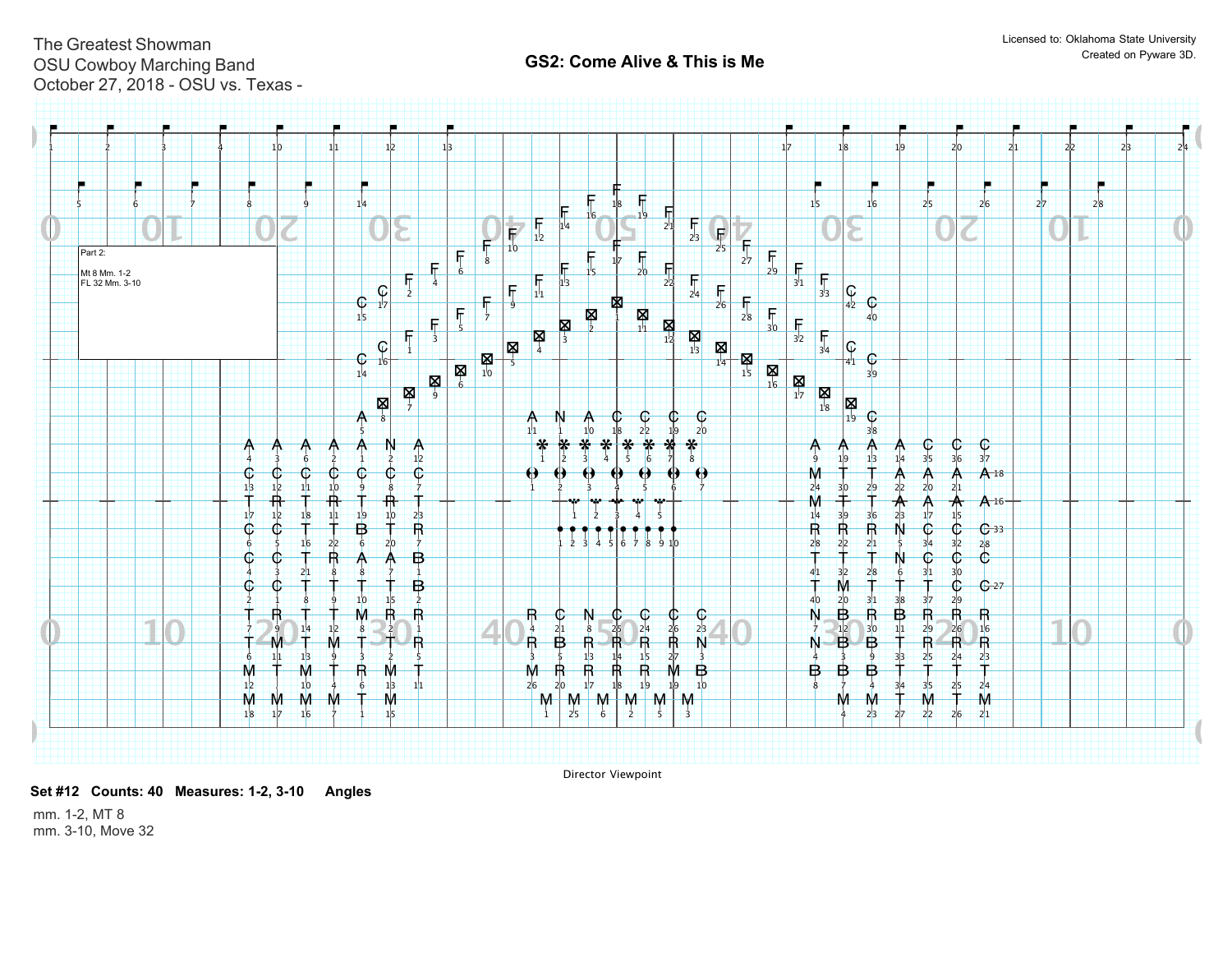

**Set #13 Counts: 32 Measures: 11-18, 19-22 Lion** 

Director Viewpoint

mm. 11-18, FL 32 mm. 19-22, MT 16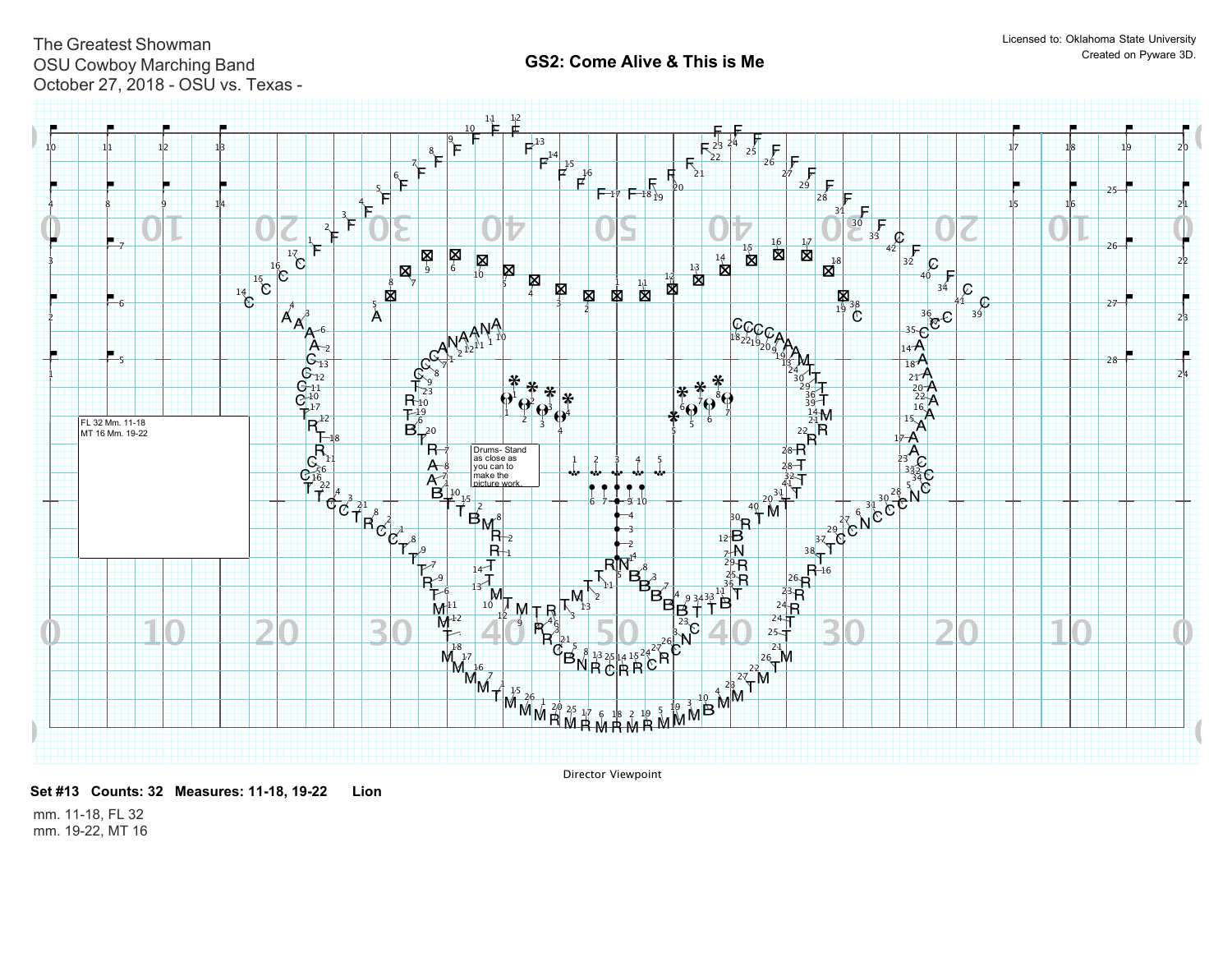

Director Viewpoint

**Set #14 Counts: 32 Measures: 23-26, 27-30 Angles** 

mm. 23-26, FL 16 mm. 27-30, MT 16 in new tempo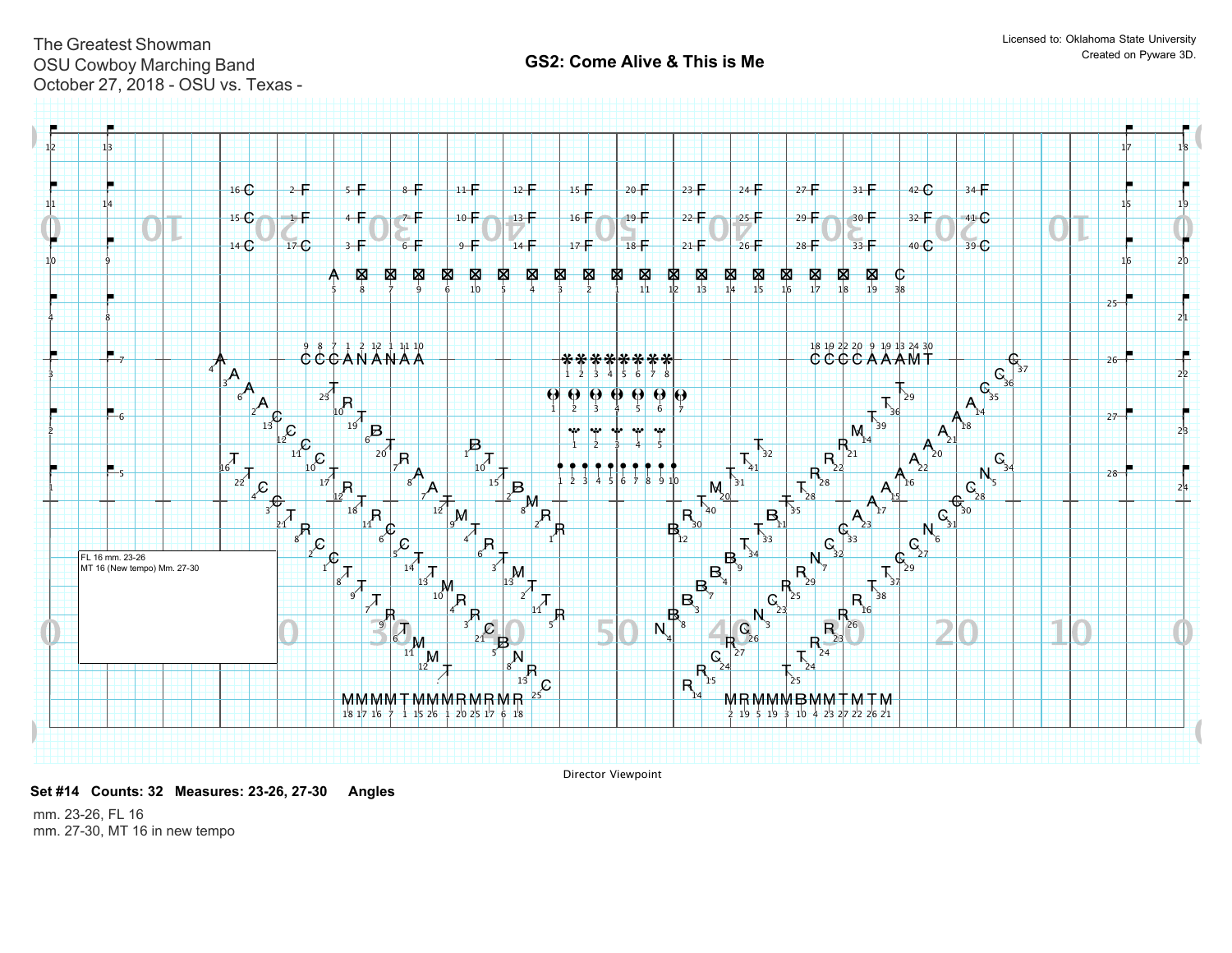

Director Viewpoint

**Set #15 Counts: 48 Measures: 31-38, 69-42 Lines** 

mm. 31-38, FL 32 mm. 39-42, MT 16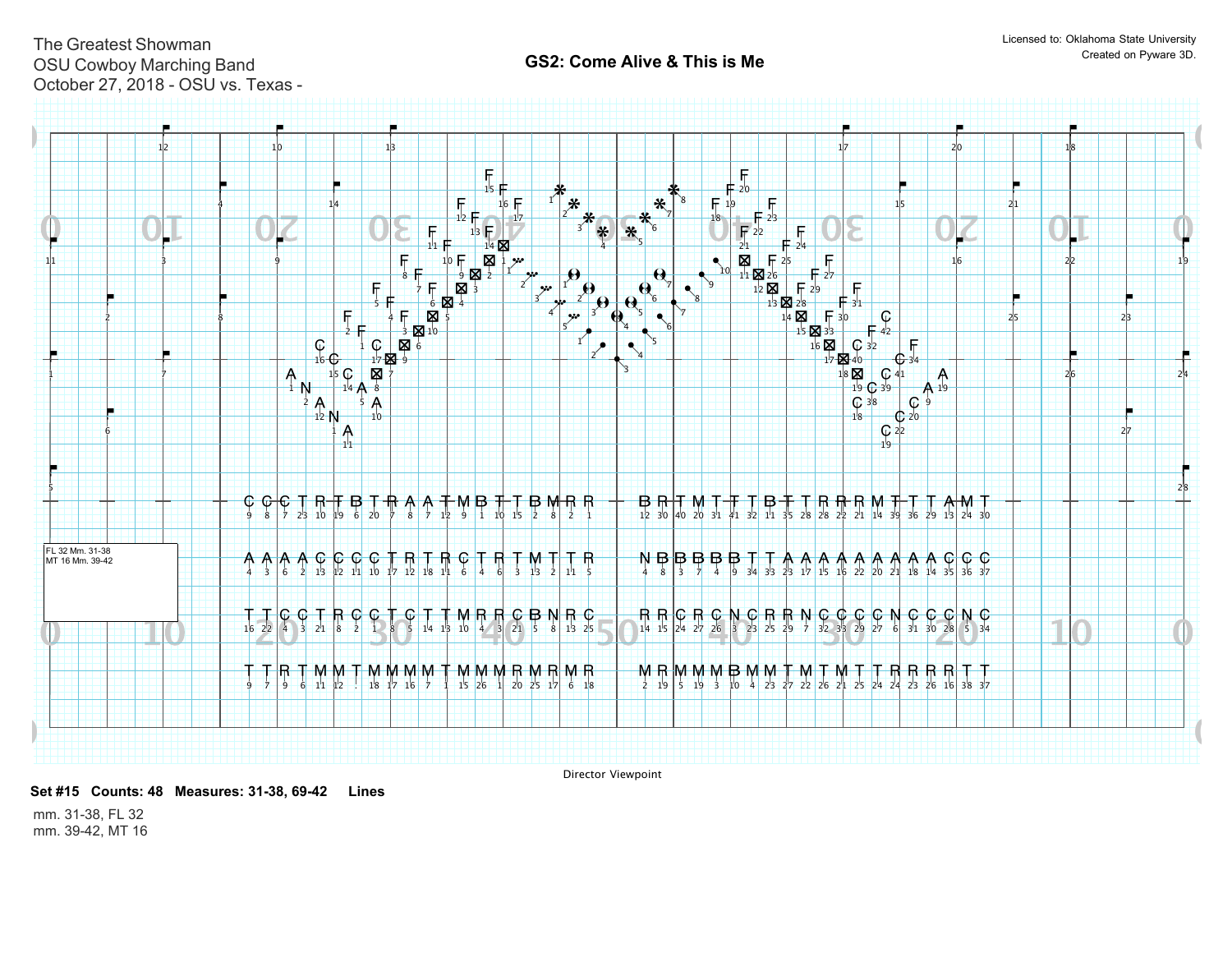

Director Viewpoint

**Set #16 Counts: 40 Measures: 43-48, 49-54 G.Showman** 

mm. 43-48, FL 24 mm. 49-54, MT 24